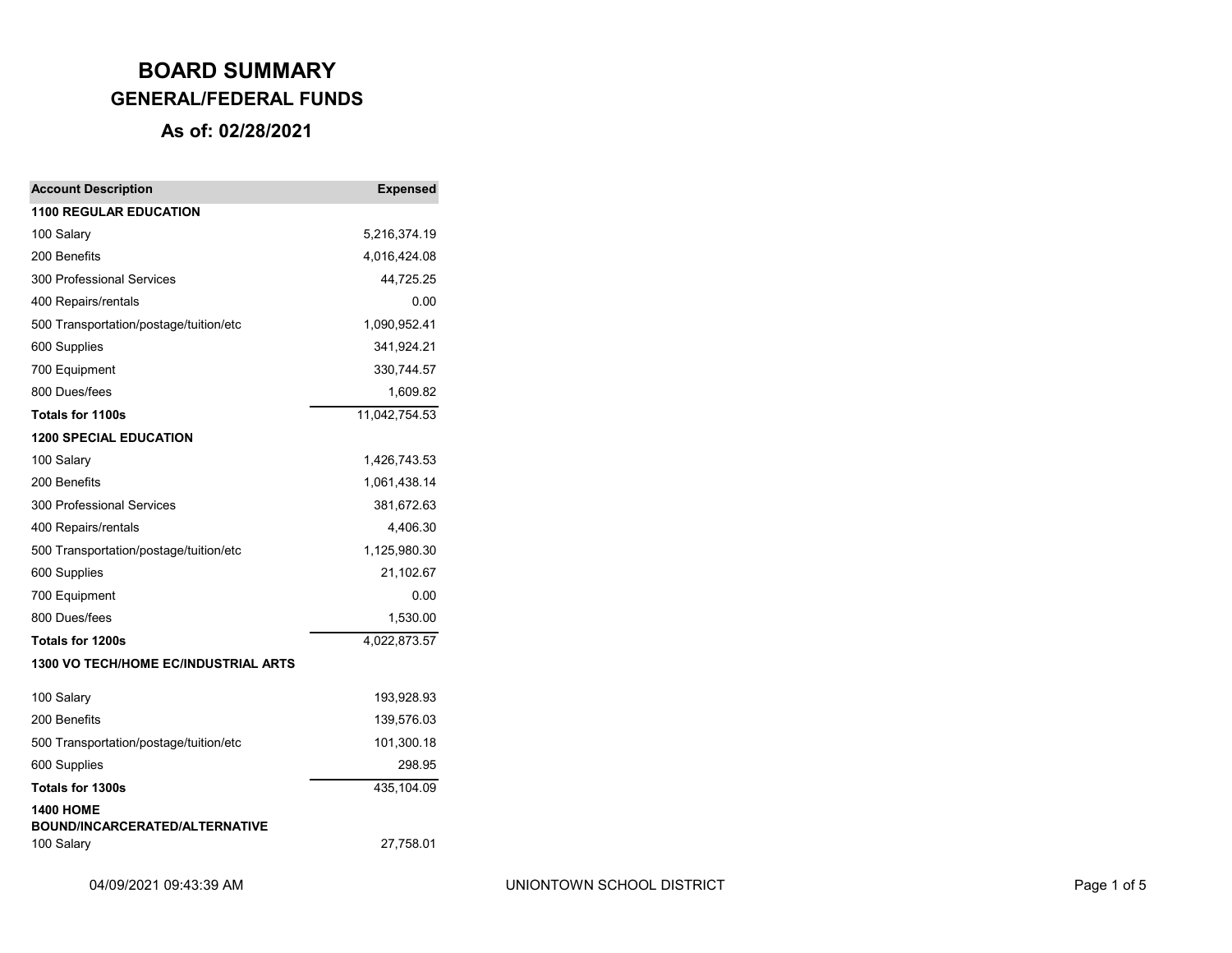| 200 Benefits                           | 17,040.63  |
|----------------------------------------|------------|
| 500 Transportation/postage/tuition/etc | 88,649.21  |
| <b>Totals for 1400s</b>                | 133,447.85 |
| <b>1500 NONPUBLIC SCHOOL PGM</b>       |            |
| 300 Professional Services              | 25,408.17  |
| 700 Equipment                          | 32,509.15  |
| Totals for 1500s                       | 57,917.32  |
| <b>1800 PREK</b>                       |            |
| 100 Salary                             | 17,058.00  |
| 200 Benefits                           | 7,192.00   |
| 800 OTHER OBJECTS                      | 127,995.26 |
| <b>Totals for 1800s</b>                | 152,245.26 |
| 2100 GUIDANCE/PSYCHOLOGIST             |            |
| 100 Salary                             | 383,454.71 |
| 200 Benefits                           | 286,513.46 |
| 300 Professional Services              | 4,277.78   |
| 400 Repairs/rentals                    | 363.84     |
| 500 Transportation/postage/tuition/etc | 392.30     |
| 600 Supplies                           | 0.00       |
| Totals for 2100s                       | 675,002.09 |
| 2200 LIBRARY/CURRICULUM/BOARD/TAX      |            |
| 100 Salary                             | 196,932.56 |
| 200 Benefits                           | 180,833.36 |
| 300 Professional Services              | 23,831.59  |
| 400 Repairs/rentals                    | 473.06     |
| 500 Transportation/postage/tuition/etc | 0.00       |
| 600 Supplies                           | 11,028.73  |
| Totals for 2200s                       | 413,099.30 |
| <b>2300 SUPERINTENDENT/PRINCIPALS</b>  |            |
| 100 Salary                             | 829,193.73 |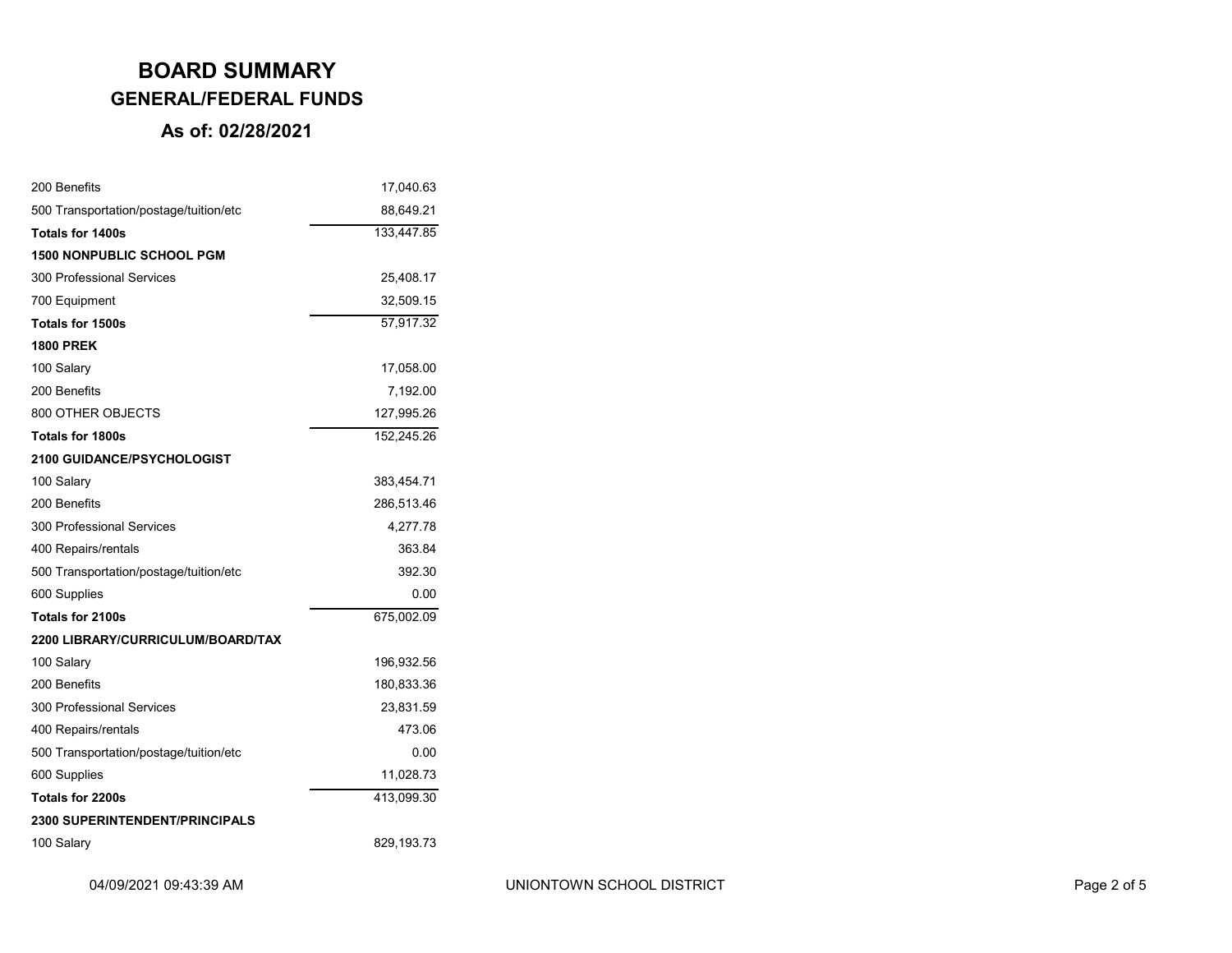| 200 Benefits                                 | 565,389.53   |
|----------------------------------------------|--------------|
| 300 Professional Services                    | 183, 194.82  |
| 400 Repairs/rentals                          | 33,183.89    |
| 500 Transportation/postage/tuition/etc       | 9,600.39     |
| 600 Supplies                                 | 4,010.67     |
| 800 Dues/fees                                | 6,057.33     |
| Totals for 2300s                             | 1,630,630.36 |
| <b>2400 NURSES/PHYSICIANS/DENTAL</b>         |              |
| 100 Salary                                   | 105,056.90   |
| 200 Benefits                                 | 98,672.98    |
| 300 Professional Services                    | 106,499.64   |
| 400 Repairs/rentals                          | 0.00         |
| 500 Transportation/postage/tuition/etc       | 122.86       |
| 600 Supplies                                 | 12,429.39    |
| 700 Equipment                                | 0.00         |
| Totals for 2400s                             | 322,781.77   |
| <b>2500 BUSINESS OFFICE</b>                  |              |
| 100 Salary                                   | 132,094.93   |
| 200 Benefits                                 | 91,975.89    |
| 300 Professional Services                    | 1,780.00     |
| 400 Repairs/rentals                          | 5,900.41     |
| 500 Transportation/postage/tuition/etc       | 5,979.66     |
| 600 Supplies                                 | 1,768.80     |
| 800 Dues/fees                                | 1,106.19     |
| Totals for 2500s                             | 240,605.88   |
| <b>2600 BUILDINGS &amp; GROUNDS/SECURITY</b> |              |
| 100 Salary                                   | 1,196,277.06 |
| 200 Benefits                                 | 966,469.64   |
| 300 Professional Services                    | 860.00       |
| 400 Repairs/rentals                          | 395,451.75   |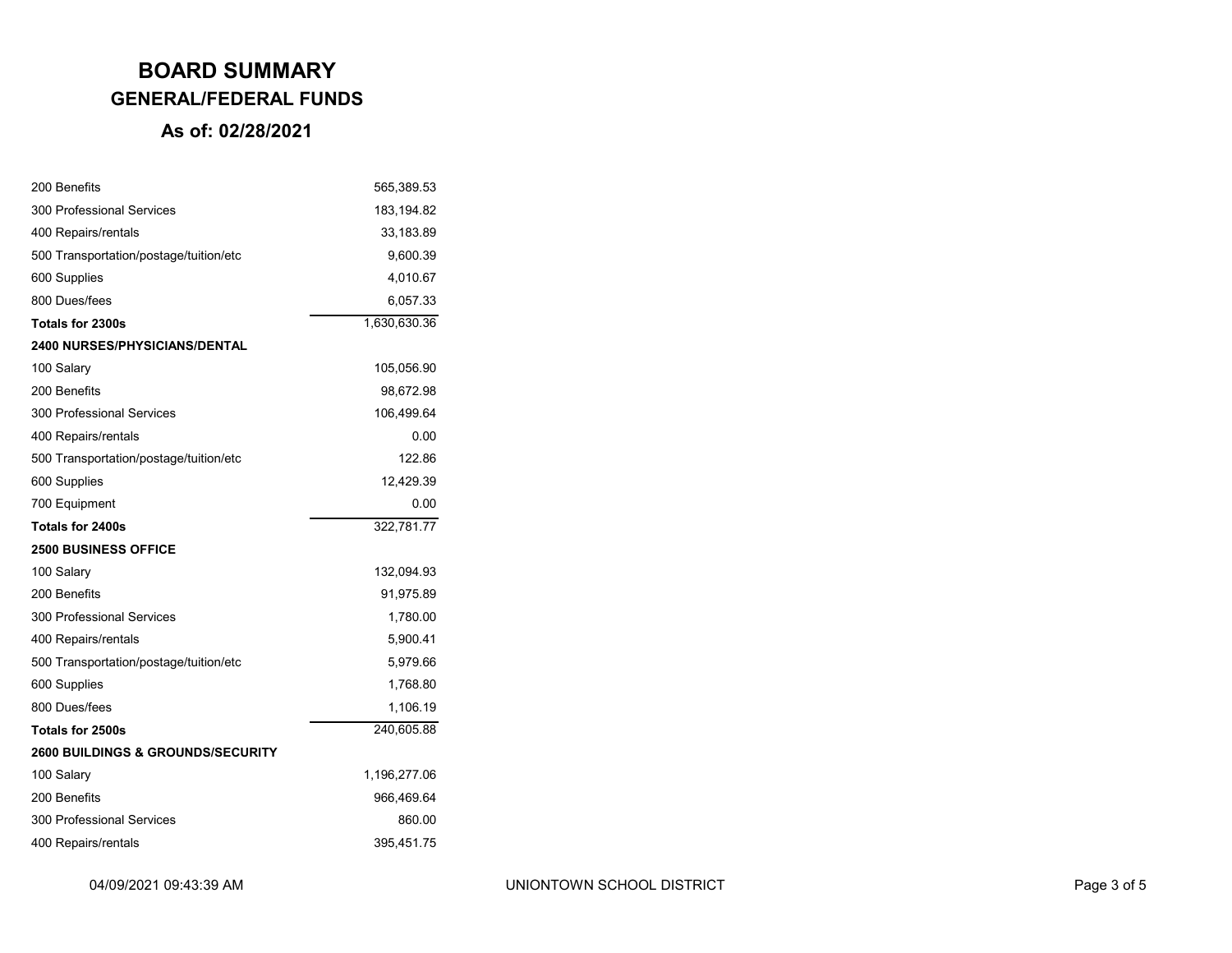| 500 Transportation/postage/tuition/etc | 158,355.41   |
|----------------------------------------|--------------|
| 600 Supplies                           | 390,517.02   |
| 700 Equipment                          | 197,335.84   |
| 800 Dues/fees                          | 5,586.58     |
| Totals for 2600s                       | 3,310,853.30 |
| <b>2700 TRANSPORTATION</b>             |              |
| 100 Salary                             | 89,119.60    |
| 200 Benefits                           | 80,170.87    |
| 400 Repairs/rentals                    | 3,554.16     |
| 500 Transportation/postage/tuition/etc | 1,754,502.84 |
| 600 Supplies                           | 1,905.74     |
| 800 Dues/fees                          | 91.00        |
| Totals for 2700s                       | 1,929,344.21 |
| <b>2800 TECHNOLOGY</b>                 |              |
| 100 Salary                             | 105,430.82   |
| 200 Benefits                           | 76,488.30    |
| 300 Professional Services              | 90,194.38    |
| 400 Repairs/rentals                    | 87,846.02    |
| 500 Transportation/postage/tuition/etc | 756.48       |
| 600 Supplies                           | 26,748.31    |
| 700 Equipment                          | 26,819.02    |
| 800 Dues/fees                          | 50.00        |
| Totals for 2800s                       | 414,333.33   |
| <b>2900 INTERMEDIATE UNIT</b>          |              |
| 500 Transportation/postage/tuition/etc | 32,266.84    |
| Totals for 2900s                       | 32,266.84    |
| <b>3200 ATHLETICS</b>                  |              |
| 100 Salary                             | 73,784.56    |
| 200 Benefits                           | 17,777.43    |
| 300 Professional Services              | 28,794.00    |